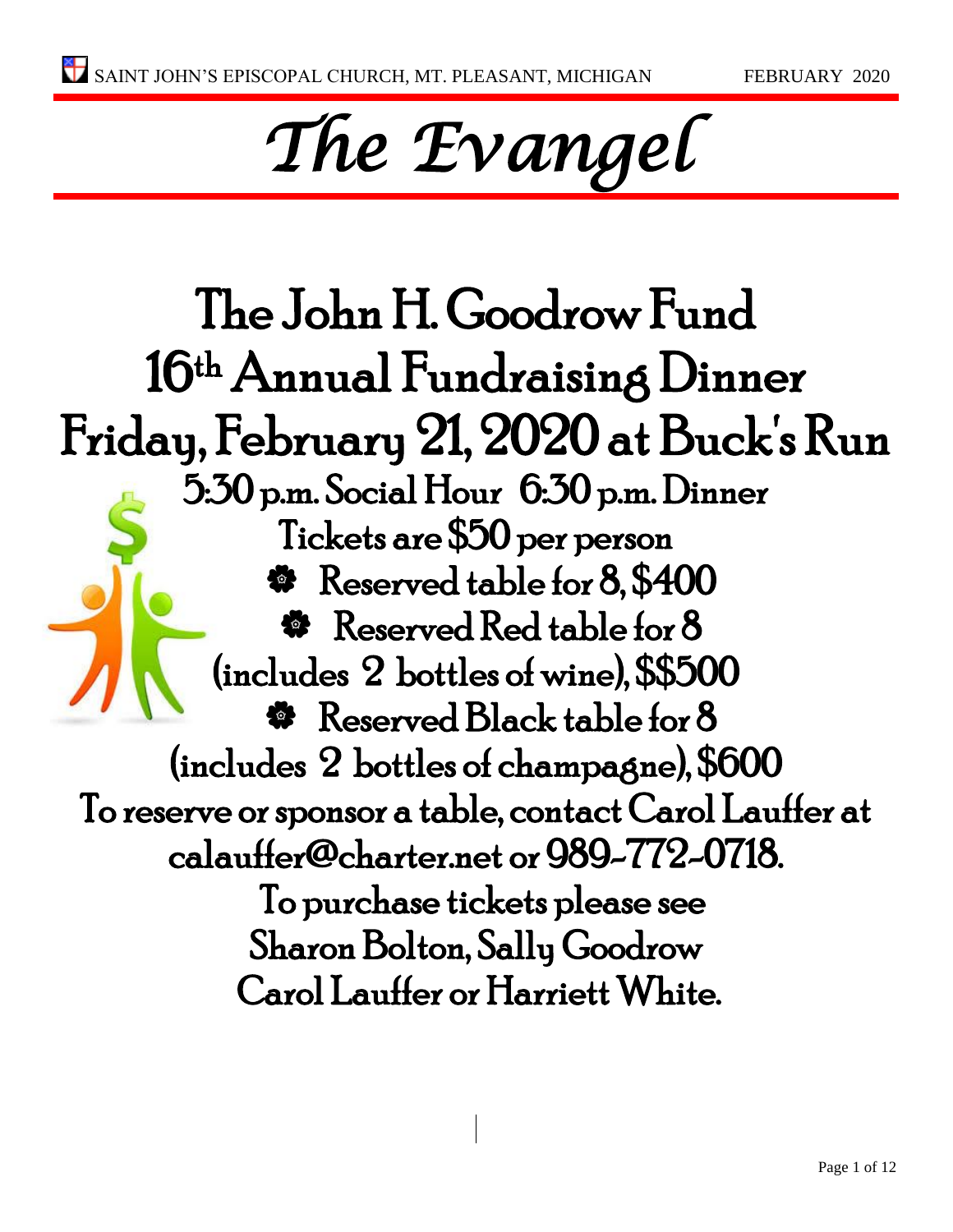

**Remember Our Homebound Members** Stop by to visit or drop a card to our parish members who are homebound.

**Alma Dickerson** 461 E. Wing Rd., Mt. Pleasant 772-2516.

#### **St. John's Prayer Group**

The 16 members of the Prayer Group offer petitions daily for the church and for specific requests. All parishioners are welcome to become members of



the Prayer Group or to submit requests by calling Sandy Wood, 773-9326, Martha Rarick, 773-7510, or the church office at 773-7448.

#### **Home Communion**



Just a reminder: you should let the parish office know if you are ill and wish to receive communion or a visit from either the clergy or a Lay Eucharistic Minister.



| <b>Beth Boman</b> | 10 |
|-------------------|----|
| Nancy Parshall    | 12 |
| Rex Dingman       | 16 |
| Eric Vinciguerra  | 18 |
| Jonathan Korpi    | 22 |
| Marian Matyn      | 22 |
| David Dingman     | 25 |
| Peg Hicks         | 27 |

#### **The NEW 2020Altar Flower Calendar**

is posted near the back door of the Church. Please consider a Sunday that is a good date

for you to honor or remember a loved one and sign up to provide altar flowers. Flowers are a wonderful addition to worshiip! Thank you!



**Treasurer's Report Please see the Annual Meeting information booklet from January 19, 2020** 

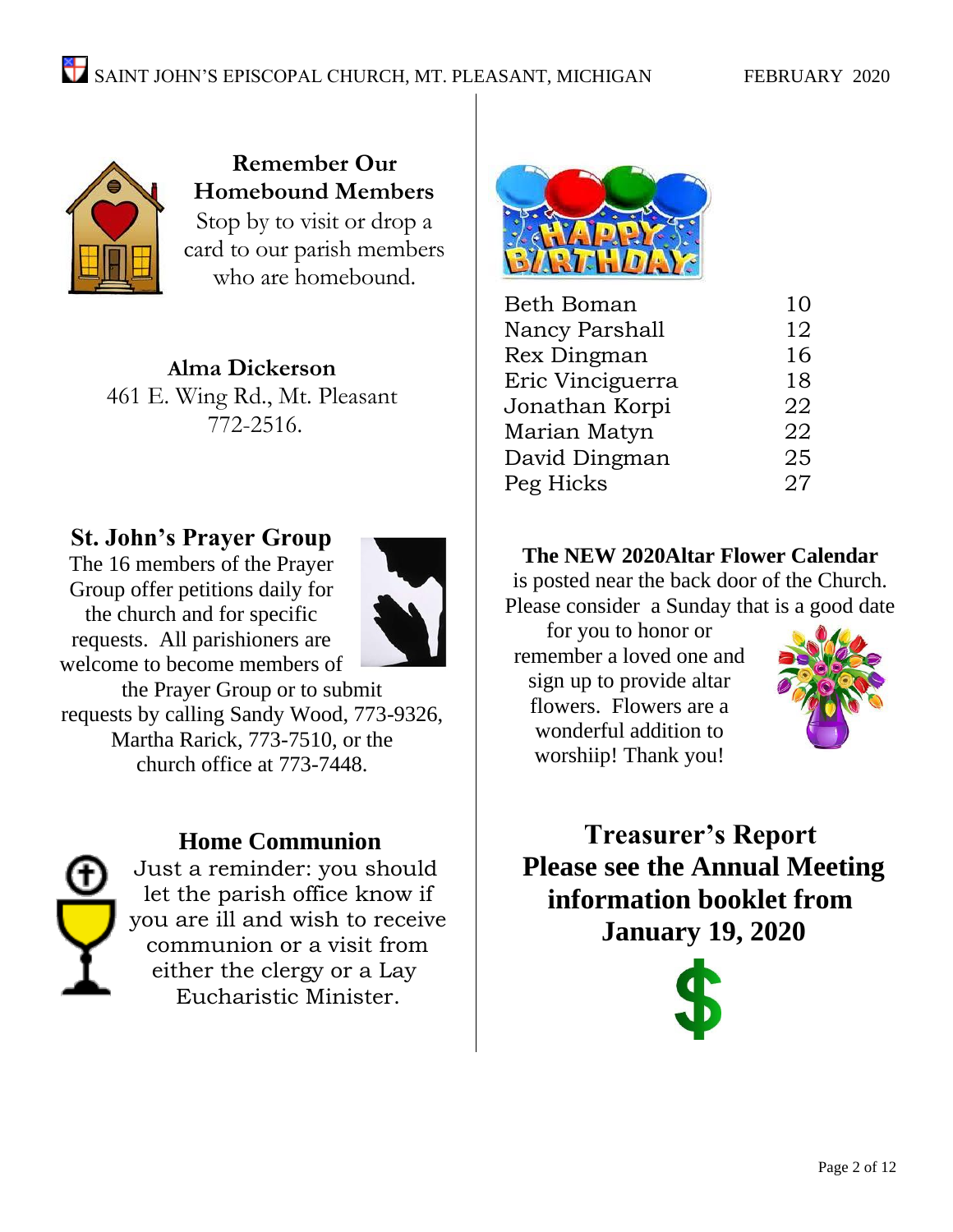#### Outside the Tent

*Guide us waking, O Lord, and guard us sleeping; that awake we may watch with Christ, and asleep we may rest in peace.*

These words come from Compline, a quiet service for evening found in *The Book of Common Prayer*. Each time Henry and I read Compline, I am aware of the many people adrift out in the cold, dark world . As the service of Compline notes, they are those who "work while others sleep," those who are "wearied by the changes and chances of this life."

About two weeks ago I experienced the "chances" of life that upended a man and his wife, who had come to Mt. Pleasant looking for work. They had found my name and number on the parish website, and called to ask whether I could get them tickets back to Lansing on an Indian Trails bus leaving Mt. Pleasant at 3;00. It was Saturday: Listening Ear could not help them; the Goodrow Fund had no money until Monday. After talking with them for a while, I drove over to Big Boy, where they were huddled behind the entry posts, trying to keep warm. No one had offered them food or drink. They were carrying their entire lives in luggage and plastic bags. And they were short-tempered: who wouldn't be when the world was such a cold place that day.

They bundled into my car, a bright blue Ford Explorer. The man joked about the car—he didn't like Fords—but I was their last hope, and so he willingly squeezed his wife, himself, and their meager possessions into my car. The young man was quiet, nervous; his wife said nothing as we drove to ticket central on campus. When I asked where they lived in Lansing, the man said they were homeless, and that they were both diabetic. Quietly, he and his wife said to one another: "next time we'll have jobs lined up before we come to Mt. Pleasant."

The student at the ticket counter answered our questions clearly and treated the man as though he were among the wealthy of the town. She invited them to stay in the lobby so they could warm up. But they were nervous, afraid of missing the bus, which arrived on time, and so I walked back down the hill with them to the bus stop. I slipped the man a few bills for their supper as the driver stowed their goods in the bottom of the bus. And they were gone.

This encounter has stayed with me: I give thanks for many blessings in my life, and ask our Creator to walk with those who lack sufficient food, shelter, and housing. I continue to give thanks for our Goodrow volunteers, who labor in that vineyard week after week, accumulating years of service to the forgotten men, women, and children of this community. When I was ordained a deacon I vowed to "look for Christ in all others, being ready to help and serve those in need." But I am not alone on this journey: many in this parish and this community humble me with their compassion and dedication. They do not forget those who are "wearied by the changes and chances of this life." They remind me to remember them as well.

Peace, Nancy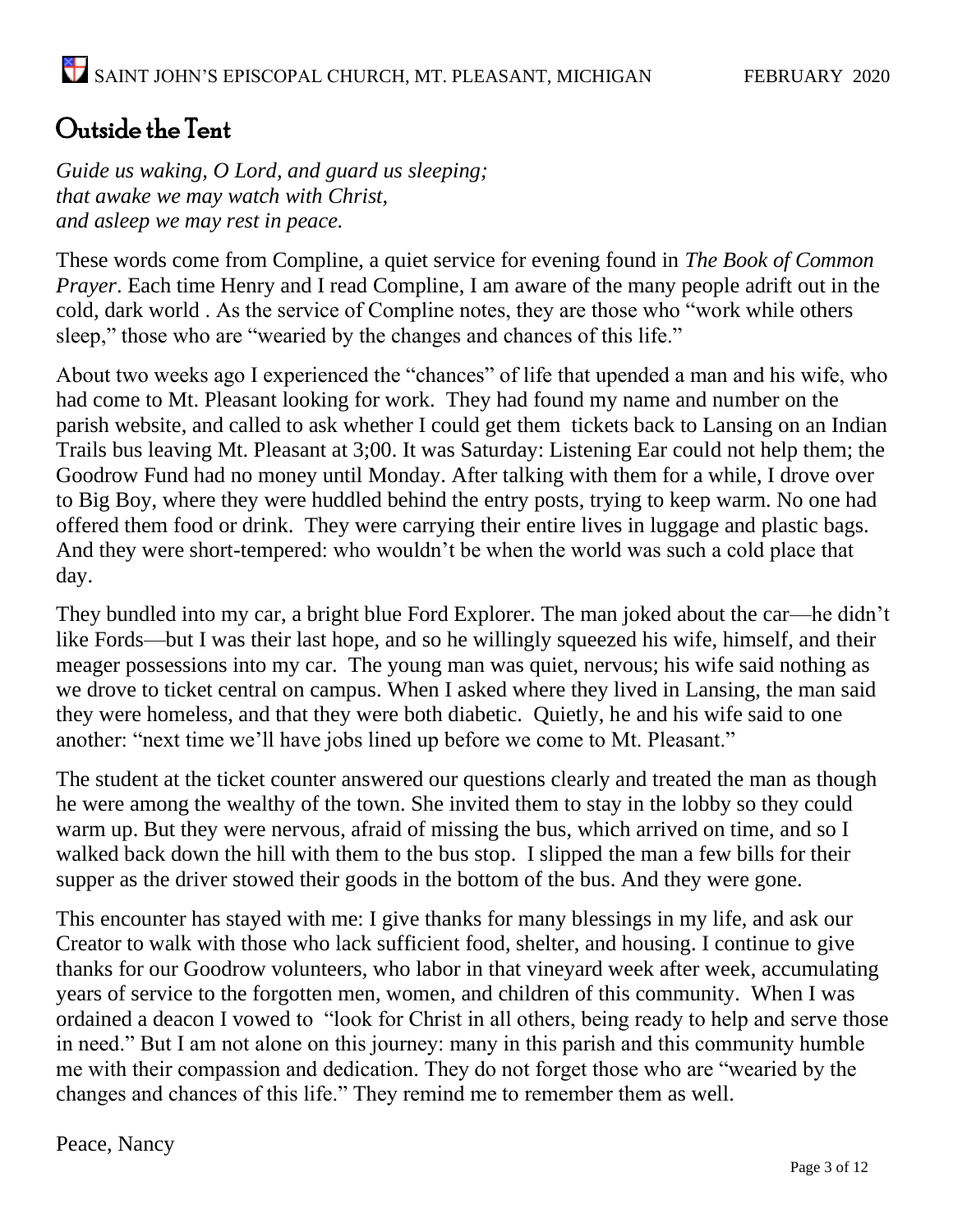ine's

## February 2020 Sunday Lay Ministry

| <b>Date</b>                                                                                     | <b>Readers</b>                                                                             | <b>Chalice and</b> | <b>Greeters</b> | <b>Coffee Hour</b>   | <b>Acolyte</b>    | <b>Altar Guild</b> |
|-------------------------------------------------------------------------------------------------|--------------------------------------------------------------------------------------------|--------------------|-----------------|----------------------|-------------------|--------------------|
|                                                                                                 |                                                                                            | <b>Prayers</b>     |                 | <b>Hosts</b>         |                   |                    |
| February                                                                                        | <b>ONE Service</b>                                                                         | <b>ONE Service</b> |                 |                      |                   |                    |
| $\overline{2}$                                                                                  |                                                                                            |                    | Tom and         | Colin, Anne,         | Emma              | Pamela             |
| <b>Presentation</b>                                                                             | $9:00$ a.m.                                                                                | $9:00$ a.m.        | Mary Ellen      | and Matthew          | Dingman           | Dingman            |
| of Our Lord                                                                                     | <b>Tom Cochrane</b>                                                                        | Joan Kadler        | Chohrane        | Alton                |                   |                    |
| <b>Jesus Christ</b>                                                                             |                                                                                            |                    |                 |                      |                   |                    |
| Lectionary                                                                                      | Hebrews 2:14-18<br>Luke 2:22-40<br>Malachi 3:1-4<br>Psalm 84                               |                    |                 |                      |                   |                    |
| <b>February</b>                                                                                 | 8:00 a.m.                                                                                  | 8:00 a.m.          |                 |                      |                   |                    |
| 9                                                                                               | Judy Wagley                                                                                | Martha Rarick      | David and       | Sharon<br>Bolton and | Rex               | Pamela             |
| 5                                                                                               | $10:00$ a.m.                                                                               |                    | Jennifer        | Elizabeth            | Dingman           | Dingman            |
| <b>Epiphany</b>                                                                                 | Jennifer                                                                                   | 10:00 a.m.         | Dingman         | <b>Brockman</b>      |                   |                    |
|                                                                                                 | Dingman                                                                                    | Mary Kiesgen       |                 |                      |                   |                    |
| Corinthians 2:1-12<br>Lectionary<br>Isaiah 58:1-9a, [9b-12]<br>Psalm 112:1-9<br>Matthew 5:13-20 |                                                                                            |                    |                 |                      |                   |                    |
| <b>February</b>                                                                                 | 8:00 a.m.                                                                                  | 8:00 a.m.          |                 |                      |                   | Ella Jo            |
| 16                                                                                              | Candy                                                                                      | Carol Lauffer      | Ford and        | Clancy and           | Matthew           | Regan and          |
| 6                                                                                               | Henderson                                                                                  | 10:00 a.m.         | Pamela          | Pat DeLong           | Kinney            | David              |
| <b>Epiphany</b>                                                                                 | 10:00 a.m.                                                                                 | Nancy              | Dingman         |                      |                   | Shirley            |
|                                                                                                 | <b>Henry Fulton</b>                                                                        | Hartshorne         |                 |                      |                   |                    |
|                                                                                                 | 1 Corinthians 3:1-9<br>Lectionary Deuteronomy 30:15-20<br>Psalm 119:1-8<br>Matthew 5:21-37 |                    |                 |                      |                   |                    |
| <b>February</b>                                                                                 | 8:00 a.m.                                                                                  | 8:00 a.m.          | Mary            |                      |                   | Ella Jo            |
| 23                                                                                              | Carol Lauffer                                                                              | Candy              | Kiesgen and     | Rod Leslie           | <b>Adam Baker</b> | Regan and          |
| Last                                                                                            | 10:00 a.m.                                                                                 | Henderson          | Ulana           | and Marian           |                   | David              |
| <b>Epiphany</b>                                                                                 | Nancy                                                                                      | 10:00 a.m.         | Klymyshyn       | Matyn                |                   | Shirley            |
|                                                                                                 | Hartshorne                                                                                 | Henry Fulton       |                 |                      |                   |                    |
| Lectionary                                                                                      | Matthew 17:1-9<br>Exodus 24:12-18<br>2 Peter 1:16-21<br>Psalm 2                            |                    |                 |                      |                   |                    |
| <b>March</b>                                                                                    | 8:00 a.m.                                                                                  | 8:00 a.m.          | David,          |                      |                   | Pamela             |
| 1                                                                                               | Martha Rarick                                                                              | Carol Lauffer      | Nancy and       | Ford and             | Emma              | Dingman            |
|                                                                                                 | 10:00 a.m.                                                                                 | 10:00 a.m.         | Matthew         | Pamela               | Dingman           | and Harriett       |
| 1 Lent                                                                                          | Joan Kadler                                                                                | Mary Kiesgen       | Kinney          | Dingman              |                   | White              |
| Lectionary                                                                                      | Genesis 2:15-17; 3:1-7<br>Romans 5:12-19<br>Matthew 4:1-11<br>Psalm 32                     |                    |                 |                      |                   |                    |



shutterstock.com · 715545355

 $+715545355$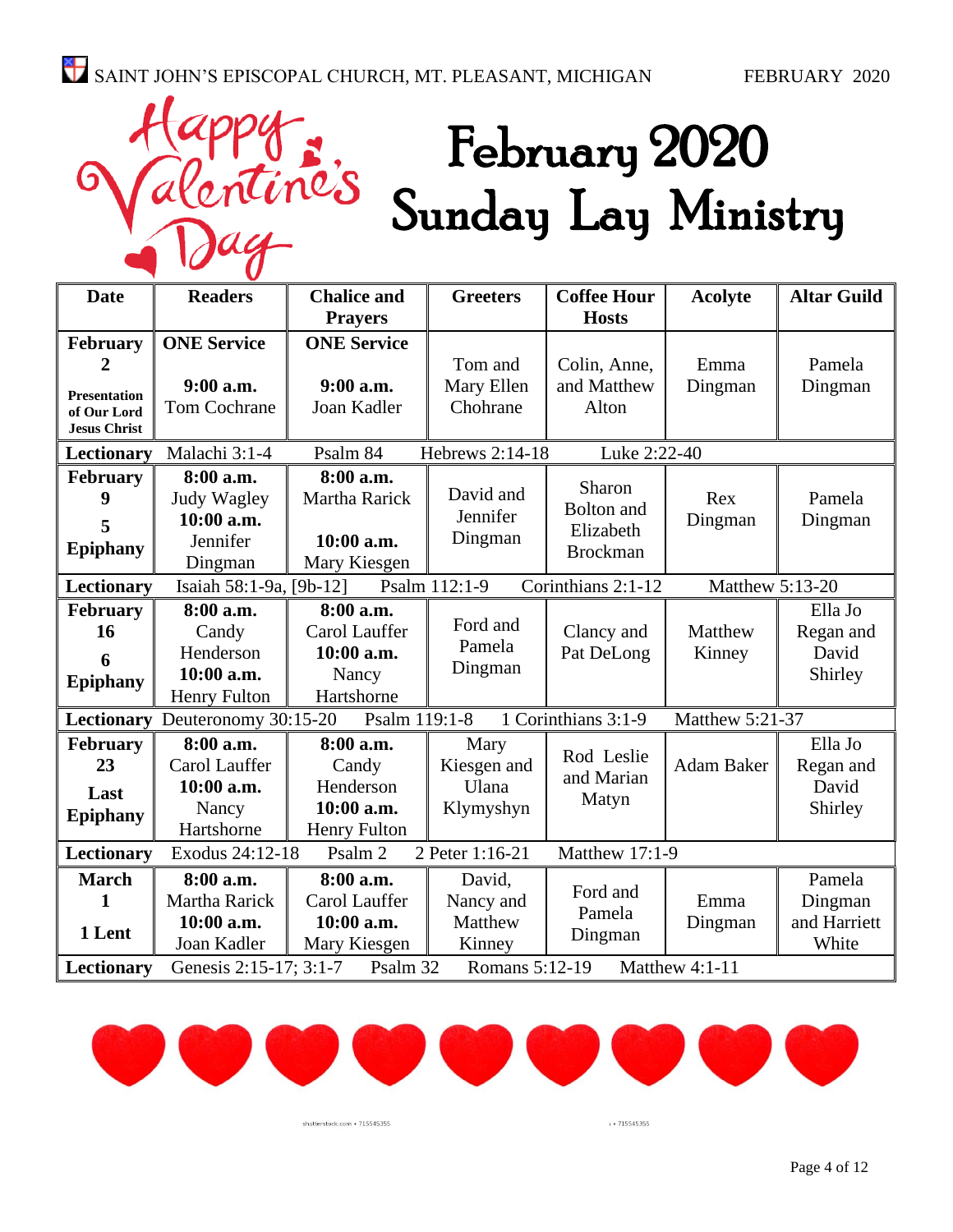| SAINT JOHN'S EPISCOPAL CHURCH, MT. PLEASANT, MICHIGAN                                                                                      |                                                |                                                       |                | FEBRUARY 2020                                  |                                                                             |                                                                           |
|--------------------------------------------------------------------------------------------------------------------------------------------|------------------------------------------------|-------------------------------------------------------|----------------|------------------------------------------------|-----------------------------------------------------------------------------|---------------------------------------------------------------------------|
| Sunday                                                                                                                                     | Monday7                                        | Tuesday                                               | Wednesday      | Thursday                                       | Friday                                                                      | Saturday                                                                  |
|                                                                                                                                            |                                                | February                                              |                |                                                |                                                                             | 1<br>$10 \text{ } \text{sm}$<br>St. Demetrios<br>Greek Orthodox<br>Church |
| Lord's Presentation<br>$\overline{2}$                                                                                                      | $\overline{3}$                                 | 4                                                     | 5              | 6                                              | $\overline{7}$                                                              | 8                                                                         |
| <b>ONE</b> Service<br>9:00 Choral Eucharist<br>Followed by a<br><b>Special Parish Meeting</b><br>10 Pine River Friends<br>5 Yoga           | 12 Noon Daughter<br>of the King<br>6 p.m. EfM  | 10 a.m. Tai Chi<br>7 p.m.<br>Compassionate<br>Froemds | 6:30 p.m. Yoga | 10 a.m. Tai Chi<br>5:30 p.m.<br>ChoirRehearsal | Office Closed                                                               |                                                                           |
| 9<br>5 Epiphany                                                                                                                            | 10                                             | 11                                                    | 12             | 13                                             | 14                                                                          | 15                                                                        |
| 8 Holy Eucharist, sa<br>9 Sunday School<br>10 Choral Eucharist<br>10 Pine River Friends<br><b>Vestry Meeting</b><br>5 Yoga                 | 9:30 am Staff<br>Meeting<br>$6$ p.m. EfM       | 10 a.m. Tai Chi<br>5:30 p.m. Yoga                     | 6:30 p.m. Yoga | 10 a.m. Tai Chi<br>5:30 p.m.<br>ChoirRehearsal | Office Closed<br>Valentine's<br>Day                                         |                                                                           |
| 6 Epiphany<br>16                                                                                                                           | 17                                             | 18                                                    | 19             | 20                                             | 21                                                                          | 22                                                                        |
| 8 Holy Eucharist, said<br>9 Sunday School<br>10 Choral Eucharist<br>10 Pine River Friends<br>5 Yoga                                        | Presidents' Day<br>Office Closed<br>6 p.m. EfM | 10 a.m. Tai Chi                                       | 6:30 p.m. Yoga | 10 a.m. Tai Chi<br>5:30 p.m.<br>ChoirRehearsal | <b>Office Closed</b><br>Goodrow<br>Fundraising<br>Dinner<br>(see page $1$ ) |                                                                           |
| 23<br>Last Epiphany                                                                                                                        | 24                                             | 25                                                    | 26             | $\overline{27}$                                | $\overline{28}$                                                             | 29                                                                        |
| 8 Holy Eucharist, said<br>9 Sunday School<br>10 Choral Eucharist<br>10 Pine River Friends<br>5 Potluck and Eucharist<br>at Emmas<br>5 Yoga | 6 p.m. EfM                                     | 10 a.m. Tai Chi                                       | 6:30 p.m. Yoga | 10 a.m. Tai Chi<br>5:30 p.m.<br>ChoirRehearsal | Office Closed                                                               |                                                                           |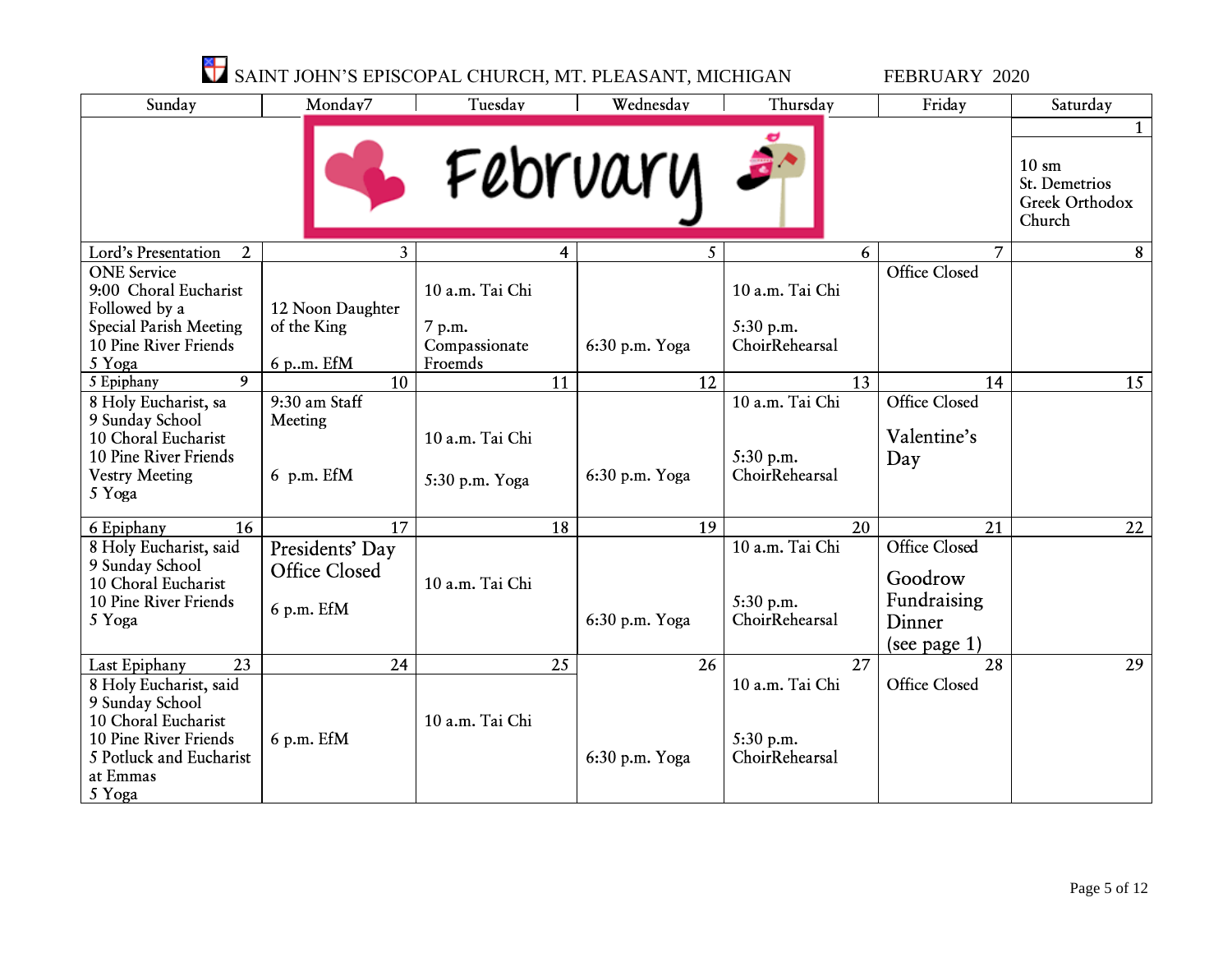SAINT JOHN'S EPISCOPAL CHURCH, MT. PLEASANT, MICHIGAN FEBRUARY 2020

**This is our Greeter/Coffee Hour Host Schedule—If you cannot serve on the date you were given, please exchange dates with someone else on the list and call the Parish Secretary at 773-7448**

**Greeters**



#### **February**

- Tom and Mary Ellen Cochrane
- David and Jennifer Dingman
- Ford and Pamela Dingman
- Mary Kiesgen and Ulana Klymyshyn

#### **March**

- David, Nancy and Matthew Kinney
- Ulana Klymysyn and Lynne L'Hommedieu
- Rod Leslie and Marian Matyn
- Mary Kiesgen and Sandy Wood
- Colin, Anne, and Matthew Alton

### **April**

- Sharon Bolton and Marcia David
- Tom and Mary Ellen Cochrane
- David and Jennifer Dingman
- Ford and Pamela Dingman

**Coffee Hour Hosts**



#### **February**

- Colin, Anne, and Matthew Alton
- Sharon Bolton and Elizabeth Brockman
- Clancy and Pat DeLong
- Rod Leslie and Marian Matyn

#### **March**

- Ford and Pamela Dingman
- Mary Kiesgen and Lynne L'Hommedieu
- D J Proctor and Christi Brookes
- Rod Leslie and Marian Matyn
- Harriett White and Sandy Wood

#### **April**

- Colin, Anne, and Matthew Alton
- Sharon Bolton and Elizabeth Brockman
- Clancy and Pat DeLong
- Daviid and Jennifer Dingman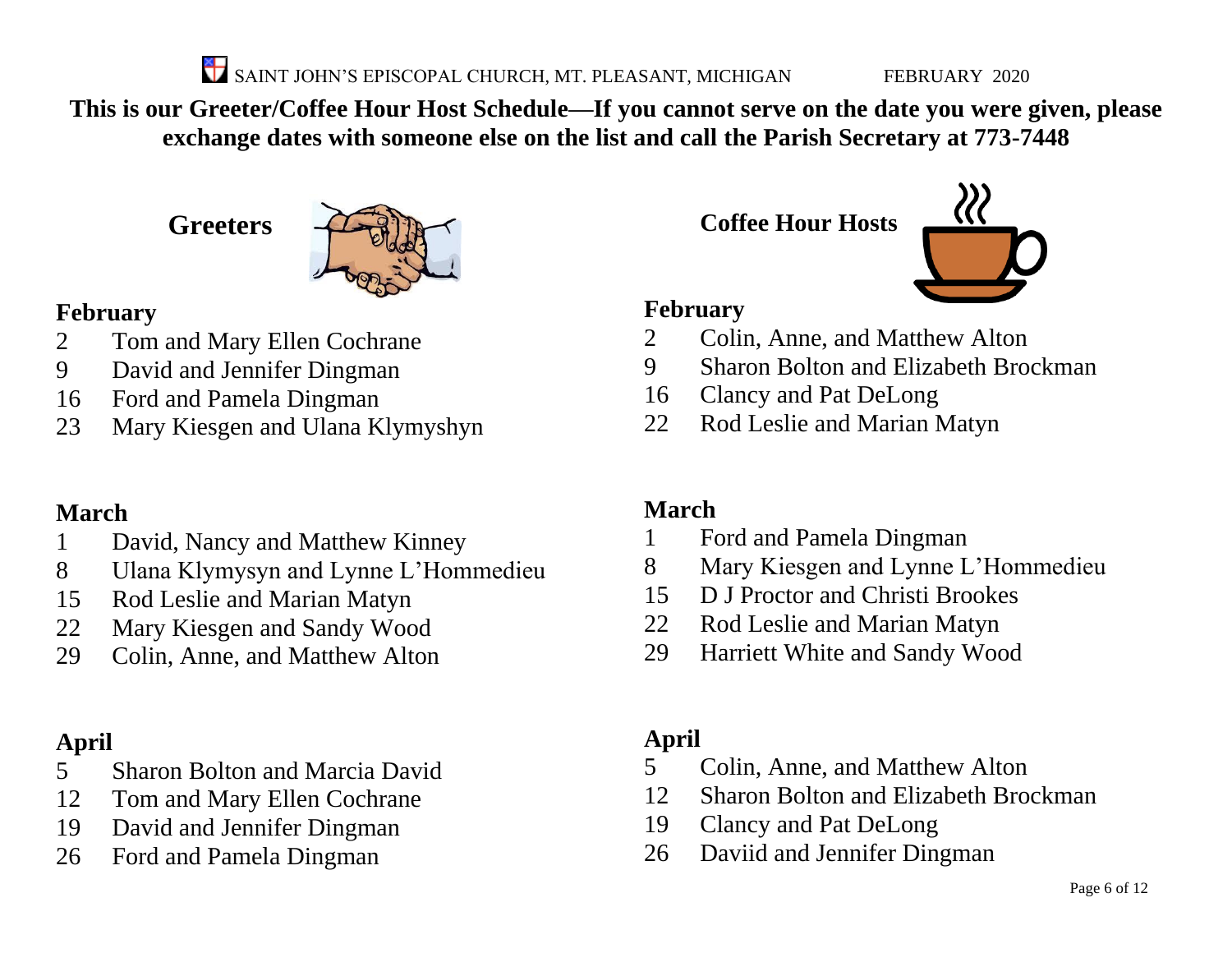Minutes for Vestry meeting, January 12, 2020.

Present are Adam Baker(clerk), Ella Jo Regan, David Shirley, Harriett White, Tom Cochrane, Ulana Klymyshyn, Eric Vinceguerra, Clancy DeLong, Marcia David, DJ Proctor.

Ella opened with a prayer. Ella moved Vestry approve December minutes, Marcia seconded. Vestry approved December minutes.

David reported that Clancy had submitted his resignation as Treasurer and that he will find and train a replacement. Clancy reported that a parishioner asked him to request the Vestry add \$1,000 to the Homeless Shelter budget for 2020. Vestry decided to wait until we have a new rector to make a decision.

Ulana moved Vestry increase Associate Priest's compensation to \$1,500 per month, Ella seconded. Tom's provided the rationale that Vestry did not anticipate the extent of the position's responsibilities when the letter of agreement was first drafted. Vestry approved. (1 abstention, 1 opposed).

Eric moves Vestry approve budget with adjustments approved by Vestry. Ulana seconded. Vestry approved(1 abstention).

David reported that Marian Matyn met with Canon Missioner Hallmark and they suggested that we omit the requirement of Search Committee meetings visiting the parishes of candidates. This was to avoid expenses and protect candidate privacy. She also recommended that we omit the requirement of uploading documents on CDs, viewing it as an outdated medium. Vestry agreed with those proposals. Canon Missioner Hallmark also suggested we remove the requirement that Vestry meet with candidate before voting on them. Vestry was opposed to that proposal. Tom proposed Vestry accept first two proposals and reject the third. Ulana seconded.

Tom moved Vestry accept documents submitted by the Search Committee (the rector profile, parish profile and survey results) and make them available to the parish. Adjustments will be made and subsequently posted as well.

Ulana mentioned that sometimes during Lent, St. Johns should have small cottage meetings of around 10-12 people to discuss issues of interest to the parish. She would be happy to coordinate this activity.

Marcia reported that the shingles are gone. A place was found to store them.

Eric moved Vestry adjourn, Marcia seconded. Vestry adjourned.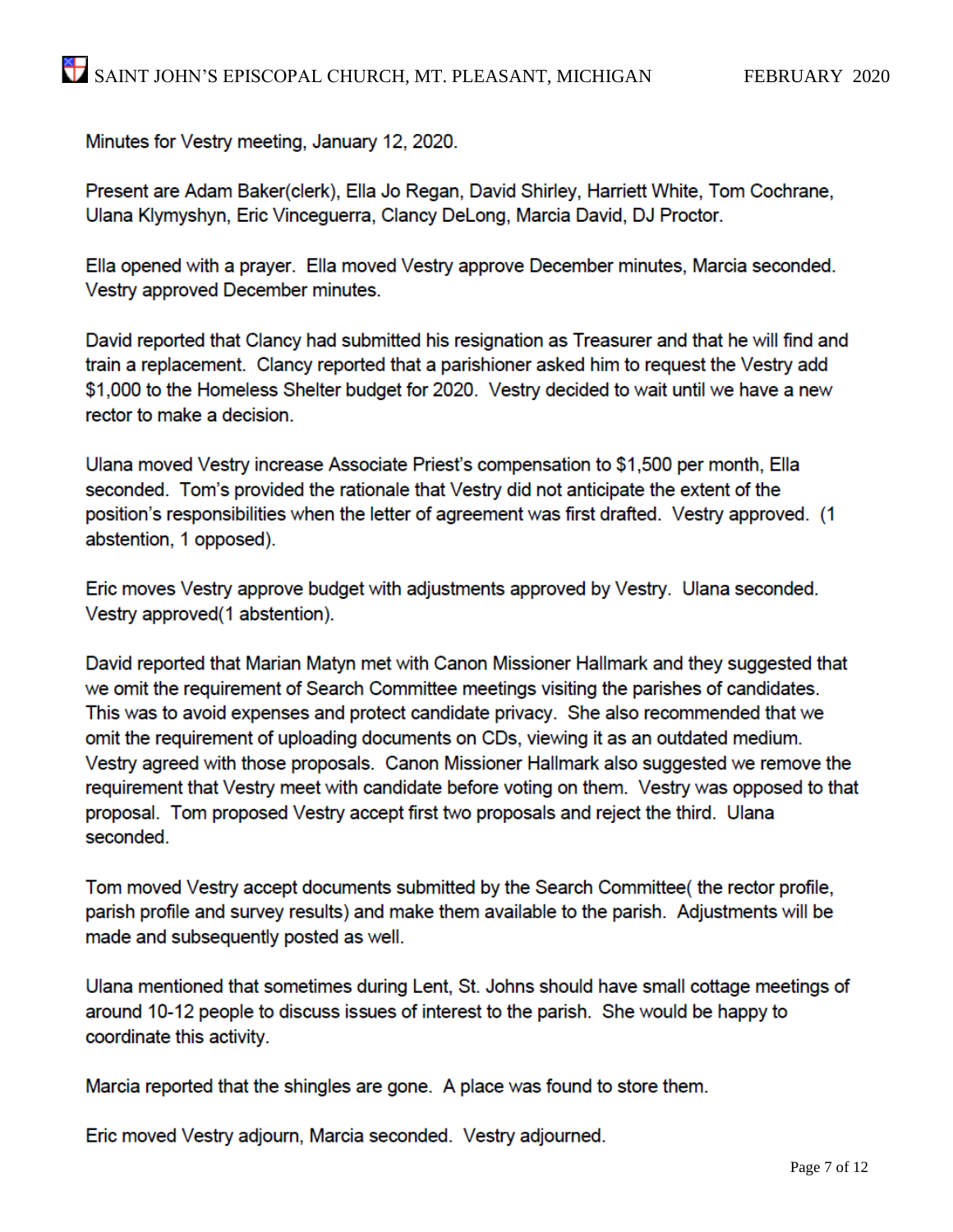#### **2019 Annual Meeting Minutes January 19, 2020**

Diane opened with a prayer. David nominated Adam Baker to be clerk for the meeting, Eric Vinceguerra seconded. Congregation approved.

David moved congregation accept the minutes from 2019 meeting, Eric Vinceguerra seconded. Congregation approved.

Christi Brookes moved for the reelection of Nancy Kinney, Tom Cochrane, Marcia David, and Ulana Klymyshyn. Eric seconded. Congregation approved. Congregation approved David Shirley and Nancy Herman-Kinney to be delegates to the Diocesan Convention next October in Lansing.

Congregation approved Jen Dingman and Karen Varanauskas as alternate delegates. David reported that all things considered St. John's is in pretty good shape spiritual, social and financial shape. He also reported that Clancy DeLong signaled his intent to resign as treasurer once he has found and trained a replacement.

Clancy completed his financial report. He reported that St. John's was in good shape in 2019. We have 2 more years on the mortgage after this month's payment. Sr. Linda-Susan reported that the grant money for the Center for Christian Spirituality will go back to New York at the end of the grant period.

Eric moved congregation approve the budget for the year 2020, Christi seconded. Congregation approved.

Liz Brockman moved congregation approve the Survey Results, Parish Profile, and Rector Profile, Nancy seconded. Several congregants raised concerns because they had not read the documents or were not sure about the process from here. Liz withdrew her motion. Diane expresses gratitude with the congregation for the efforts of the Search Committee. Adam and Alice Ciccu answered some questions regarding the process of how the Rector Search process works. Once we approve the documents in discussion, the Canon Missioner and Bishop will review them and if they are approved they will be sent to the National Office to be included in the job posting.

Henry Fulton moved congregation delays the vote to approve the Survey Results, Rector Profile, and Parish profile until Sunday, February 2nd, Tom Cochrane seconded. Congregation approved. The deadline for submitting questions, revisions or comments to Search Committee is Saturday, January 25th.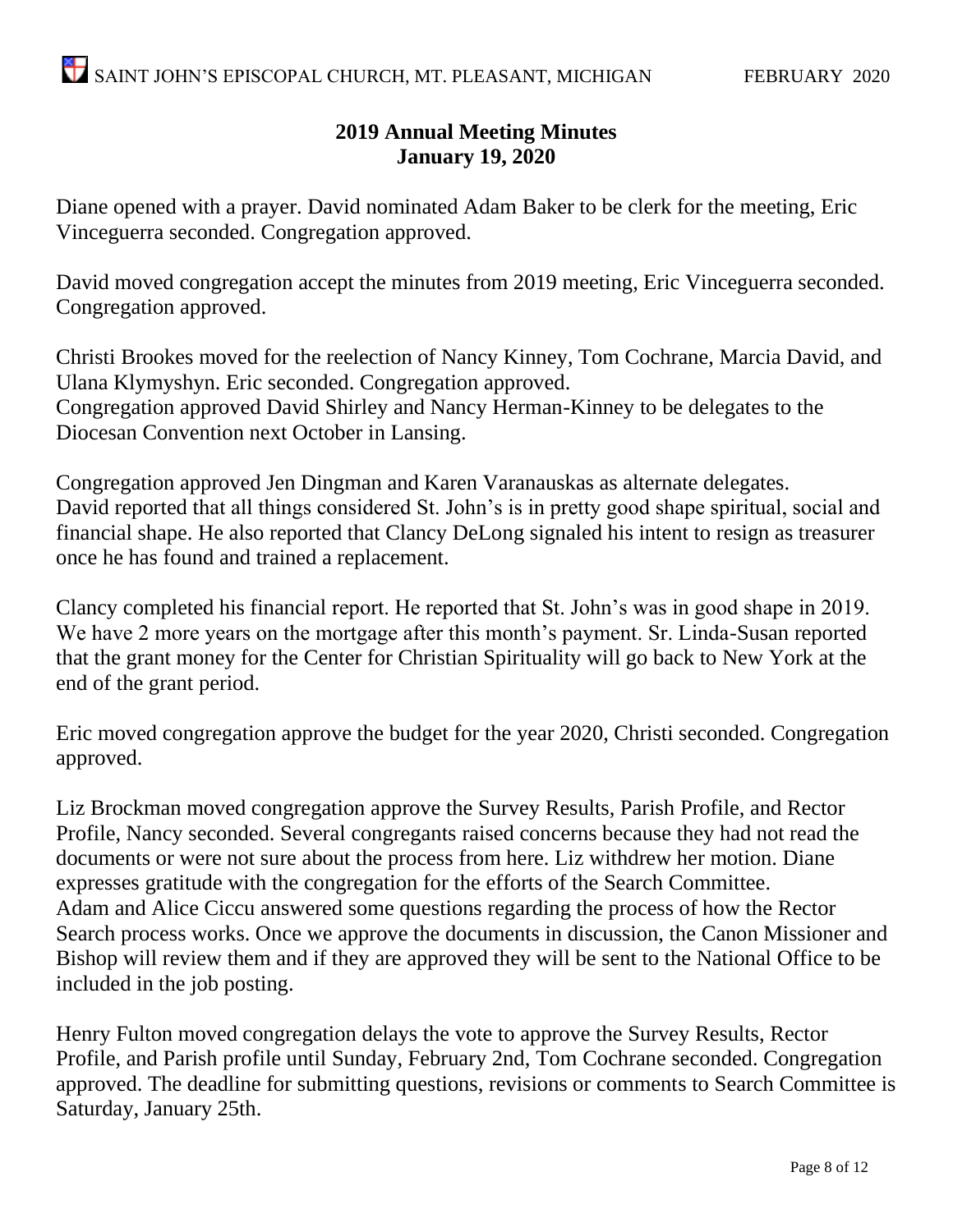David suggested that January 17, 2021, be the date for St. John's next annual meeting. Nancy so moved, Lynn seconded. Congregation approved.

Annual Meeting for 2020 adjourned.

#### **Minutes for Vestry Meeting, January 19, 2020.**

Present are Adam Baker (clerk), Ella Jo Regan, Tom Cochrane, Eric Vinceguerra, David Shirley, Nancy Herman-Kinney, Ulana Klymyshyn, Clancy DeLong, DJ Proctor.

Eric moved we re-elect all officers, Tom seconded. Nancy reported she would like to create a subcommittee to help her more with buildings and grounds. She still wishes to stay as Buildings and Grounds Chair. Vestry approved.

Ella moved to adjourn, DJ seconded. Vestry approved.

#### **Minutes of the Annual Meeting Continuation Sunday, February 2, 2020**

The meeting convened at 10:30 a.m. in the Parish House.

The Rev. Sr. Diane Stier opened with a prayer.

Senior Warden David Shirley asked for unanimous consent to conduct the meeting as a continuation of the meeting on January 19, 2020. Unanimous consent was given.

David Shirley asked for a show of hands of qualified voters who were not present at the earlier meeting and who wished to vote at this meeting. The attendance sheet was signed by those who raised their hands.

Sr. Linda Susan Beard moved to consider the three Search Committee documents separately. Ella Regan seconded. The motion was approved with one abstention.

Ford Dingman moved approval of the *Community Profile.* Ralph Baber seconded. The motion was approved.

Carol Lauffer explained revisions to the *Parish Profile*. Marian Matyn moved approval of the revised *Parish Profile*. The motion was seconded and approved.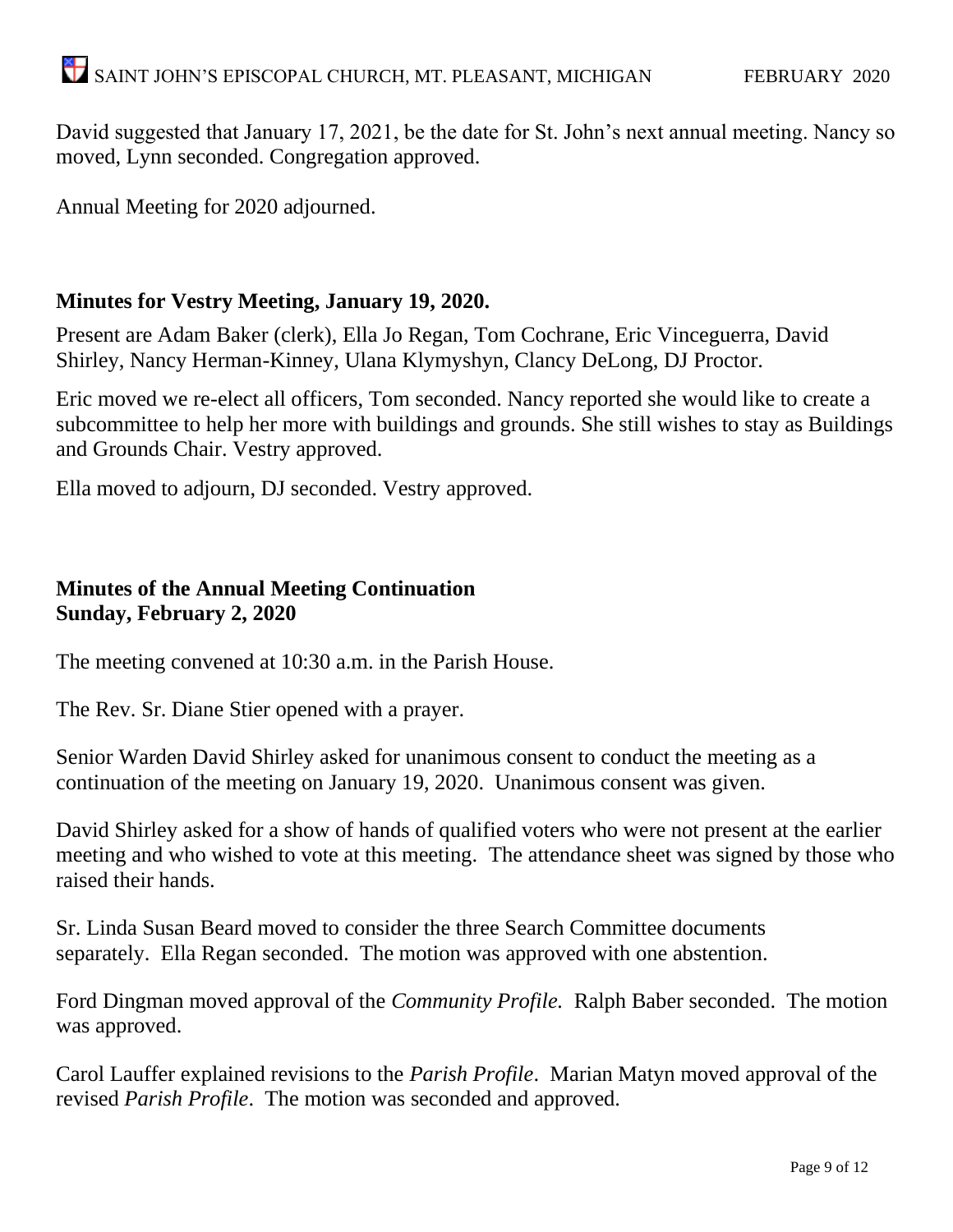## SAINT JOHN'S EPISCOPAL CHURCH, MT. PLEASANT, MICHIGAN FEBRUARY 2020

Henry Fulton moved to amend the *Rector Profile* by adding the phrase "full-time" to the first sentence. The motion was seconded and approved.

Gerald May observed that one parishioner was not recognized during the discussion of the *Parish Profile*. He moved to re-open discussion of the *Parish Profile*. The motion was seconded and approved. Sr. Linda Susan Beard expressed concern regarding the lack of mention of racial diversity in the congregation. Carol Lauffer moved to add language regarding racial diversity to the "About Us" section of the *Parish Profile*. Ella Regan seconded. The motion was approved. Marian Matyn asked the Senior Warden to refer the racial diversity issue to the Vestry for future consideration.

Henry Fulton moved approval of the *Rector Profile,* as amended. Lynne L'Hommedieu seconded. The motion was approved.

The Rev. Sr. Stier closed with a prayer, and the Rev. Deacon Nancy Fulton dismissed the assembly.

Meeting adjourned until the next Annual Meeting on January 17, 2021.

Respectfully submitted,

Adam Baker, Clerk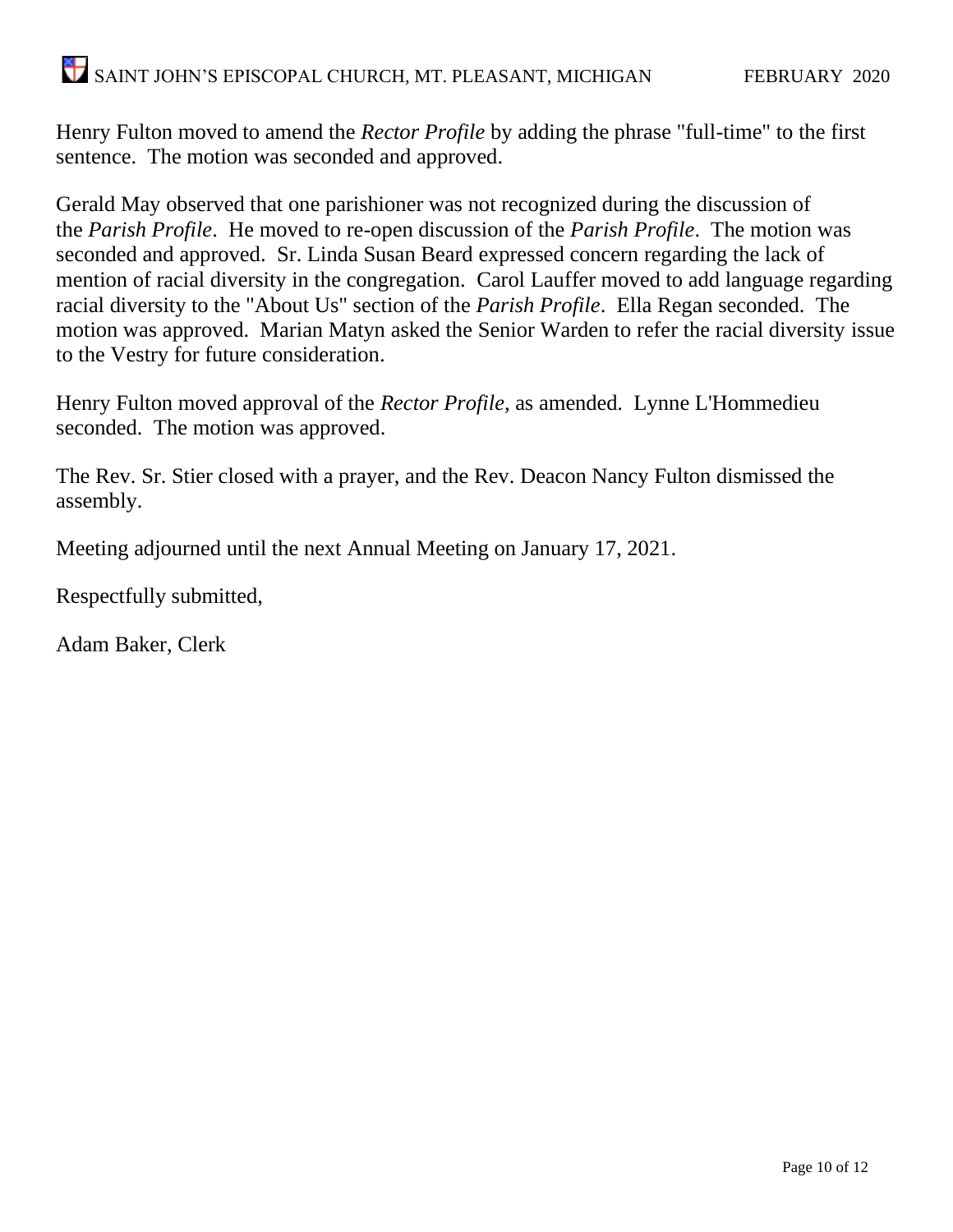#### **ANGLICAN WORTHIES**

353. Hunt, William Holman (1827-1910) January 2020 Painter (pt. iii)

In 1865 Holman Hunt married Fanny Waugh, whose mother was related to the former member of the Brotherhood, Thomas Woolnar. Their honeymoon took them first to Florence. After giving birth to a son, she died of a fever. Hunt memorialized her in "Isabella, or the Pot of Basil," a large portrait of a young woman in mourning for her murdered lover. Fanny was buried in Florence. He did not put his name forth for the Royal Academy in 1870; he no longer had to.

He then made three more visits to Jerusalem, seeking settings for religious subjects. Taking a tip from Ernest Rėnan's *Vie de Jesus* (1863) an "historical" account, Hunt decided to depict Christ as a working man, an engraving that proved popular. For his "Shadow of Death" (1870-1873), Hunt used various models for Christ and the Virgin Mary, placing them on the roof of his house in the Muslim quarter of Jerusalem in order to capture the sunset. The painting was later sold to a dealer for 10,000 guineas. An American periodical described this as "probably the most talked-about painting in the world." Hunt traveled to Gaza to execute a work depicting Joseph and Mary fleeing to Egypt with the infant Jesus. His last trip east was in 1892: "The Miracle of the Second Fire," depicting a ceremony on Greek Easter, in which an extinguished light over the tomb of Christ miraculously ignited.

Hunt's varied and productive career cannot be fully described here but was obviously successful. Ruskin wrote, "Among the men I know, or have known, he is the *One* (literal) Christian, of intellectual power. I have known many Christians—many men of capacity; only Hunt, who is both, and who is sincerely endeavouring to represent to our eyes the things which the eyes were blessed which saw." Yet Bronkhurst adds, he was soon at odds with the Church because he eloped with his late wife's youngest sister, Edith (unlawful consanguinity then). They were married in Switzerland. Edith bore him two sons and served as a model. Some of his later work conveyed a nationalistic tenor in opposition to French Impressionism, which he did not care for. He also reproduced a life-sized replica of his famous "Light of the World," which was exhibited at Keble College (Oxford). He was offended that visitors were charged to see the original. In this version he amended the canvas with an illumined crescent cut in the lantern to indicate that Muslims were included in that "world." This too was deemed objectionable.

Toward the end of the century Hunt developed glaucoma and had to employ an assistant to help with perspective. By this time he was refusing to elaborate on any didactic intent in his work, suggesting, in Bronkhurst's words, "that he wanted the image to be judged on aesthetic grounds." In 1903 he began to write his account of his career. This was *Pre-Raphaelitism and the Pre-Raphaelite Brotherhood* (1905). This self-lauditory publication offended some but was otherwise a great commercial success. In 1905 Hunt received an honorary degree from Oxford; the following year a retrospective of his work was exhibited in Leicester where it drew 30,000 visitors and was subsequently moved to Manchester, Liverpool, and Glasgow.

He caught cold in the summer of 1910 and died soon after. His created remains were buried at St. Paul's and placed next to those of William Turner. --------------------------